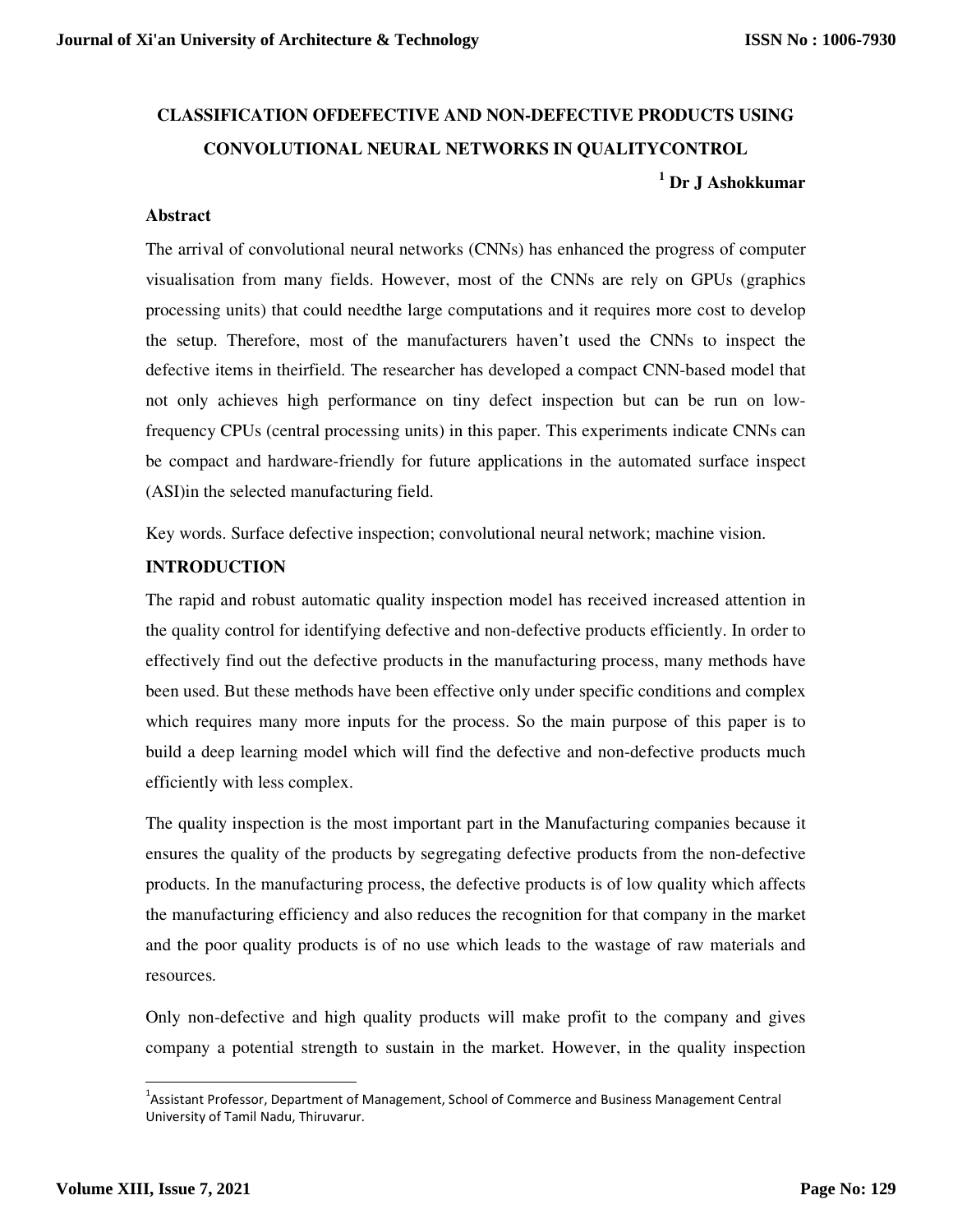process many companies using artificial intelligence to detect the defects in the products but it relay more on human power and consumes more resources. Since the human capability is limited, the long term work leads to the inefficiency in the production which leads to the inefficiency in the quality check process. Hence it becomes mandatory to bring the automatic defect detection model in the quality check process.

With the huge development of technology in the field of Data Science, Machine Leaning and Artificial Intelligence and its applications, Defect detection models has been successfully implemented in the quality checking process of various industry Manufacturing products such asfabrics, steel slabs, glass productsand so on. These methods said to have different designs with different algorithms to extract images and its features based on certain defect detection conditions.

Thistraineddeep convolutional neural networks (CNN) can extract powerful features automatically from the images and use those extracted features as the inputfor the purpose of defect detection and it also robust to noise with more efficiency. The researcher evaluate this CNN model experimentally on a dataset and achieve a fast detection result with a high accuracy.

Image classification model is a complex process that will be affected by various factors. Hence classification results are the basis for many environmental and socioeconomic applications.This classification of defective and non-defective products using convolution neural networks is an image classification model which will be able to differentiate between defective and non-defective products very effectively.

This model converts the non- readable product images into machine readable data and uses these data to predict whether the product is defective or non-defective. Thus by doing this the model is helpful in segregating defective products automatically and preventing mixing of defective and non-defective products together in the packing process thus by providing good quality check to the company.

#### **PROBLEM STATEMENT**

Quality checking and inspection processes in production and manufacturing companies are done manually by operators and people who during the work process due to personal problems, fatigue or illness, cannot work continuously without error. Due to the limitation in the human capabilities the segregation of defective products from the non-defective products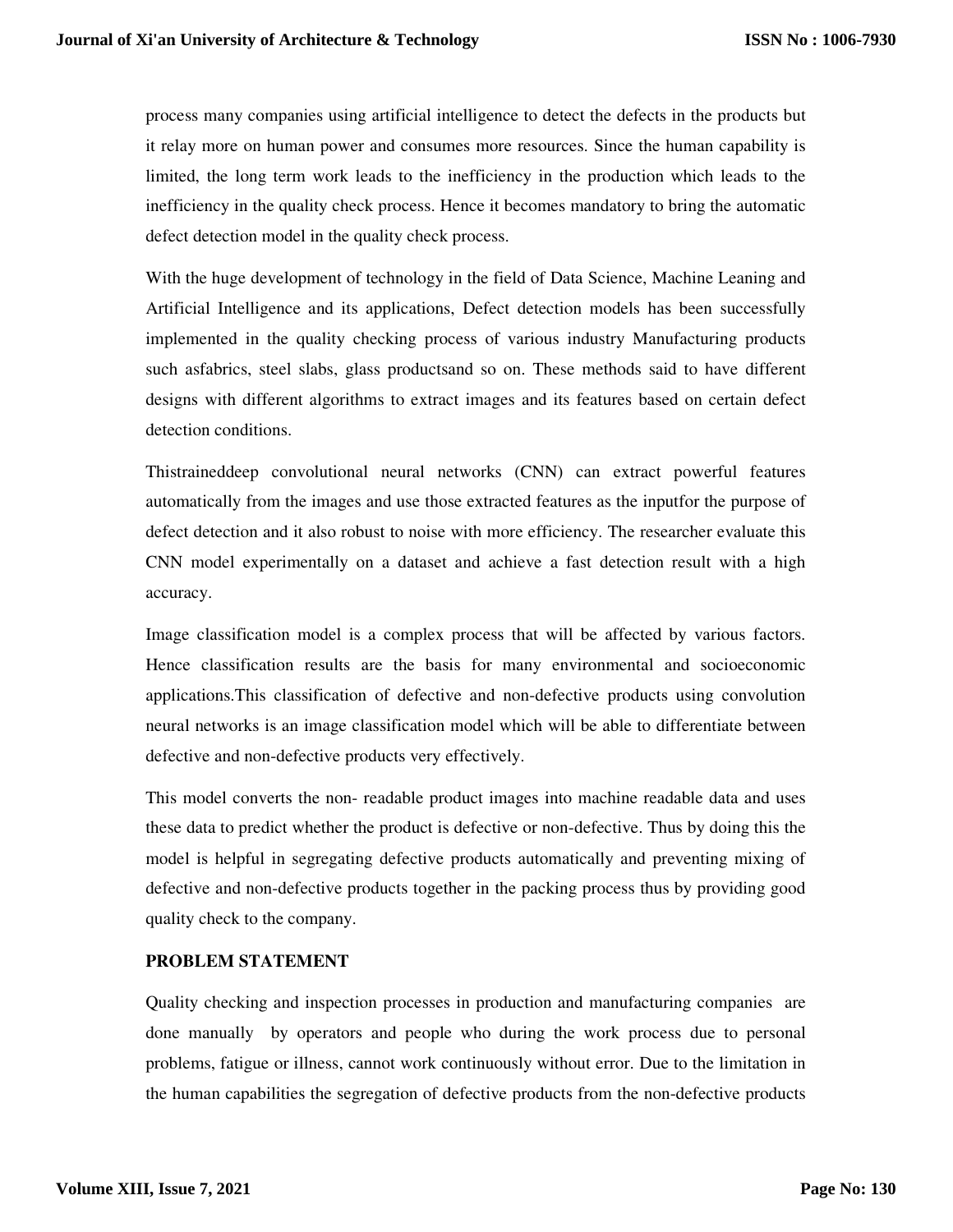may not done efficiently which leads to the delivery of defective or less quality products to the customers, which reduces the brand name in the market as well as the recognition. Hence classification of defective and non-defective products using convolutional neural networks model in quality control automatic quality inspection system is proposed, based on artificial intelligence algorithms.

## **OBJECTIVES OF THE STUDY**

- The main objective of this research study is to develop a deep convolution neural network which will automatically detect the defective and non-defective products and helps to segregate the defective products easily thus enhance the efficiency of quality check department.
- Since the quality check has been done manually so far in this selected company the time taken to segregate the defective and non-defective products is high, thus affects the productivity of the company. Hence the other objective of the study is to implement the trained convolution neural network to reduce the time taken in the quality check process thus by increasing the productivity.
- The secondary objective of this research study is to improve quality of the products, Brand Recognition of the products in the market and to improve customer satisfaction by providing good image classification model to segregate the products effectively, thus preventing delivery of less quality products to the customer.

#### **RESEARCH METHODOLOGY**

#### TOOLS USED

- Google Colaboratory
- Python 3.0
- Google Drive
- Web camera

In this study both the Primary data as well as the secondary has been used to train the model. The design of the model is based on convolutional neural network which is an image classification technique consist of 3 layers such as convolution layers, Pooling layers, Full connected layers each and every layers extract useful information from the images which later helps to find whether the product is defective or non-defective. The images features has been converted into machine readable format using a library called OpenCV in python. The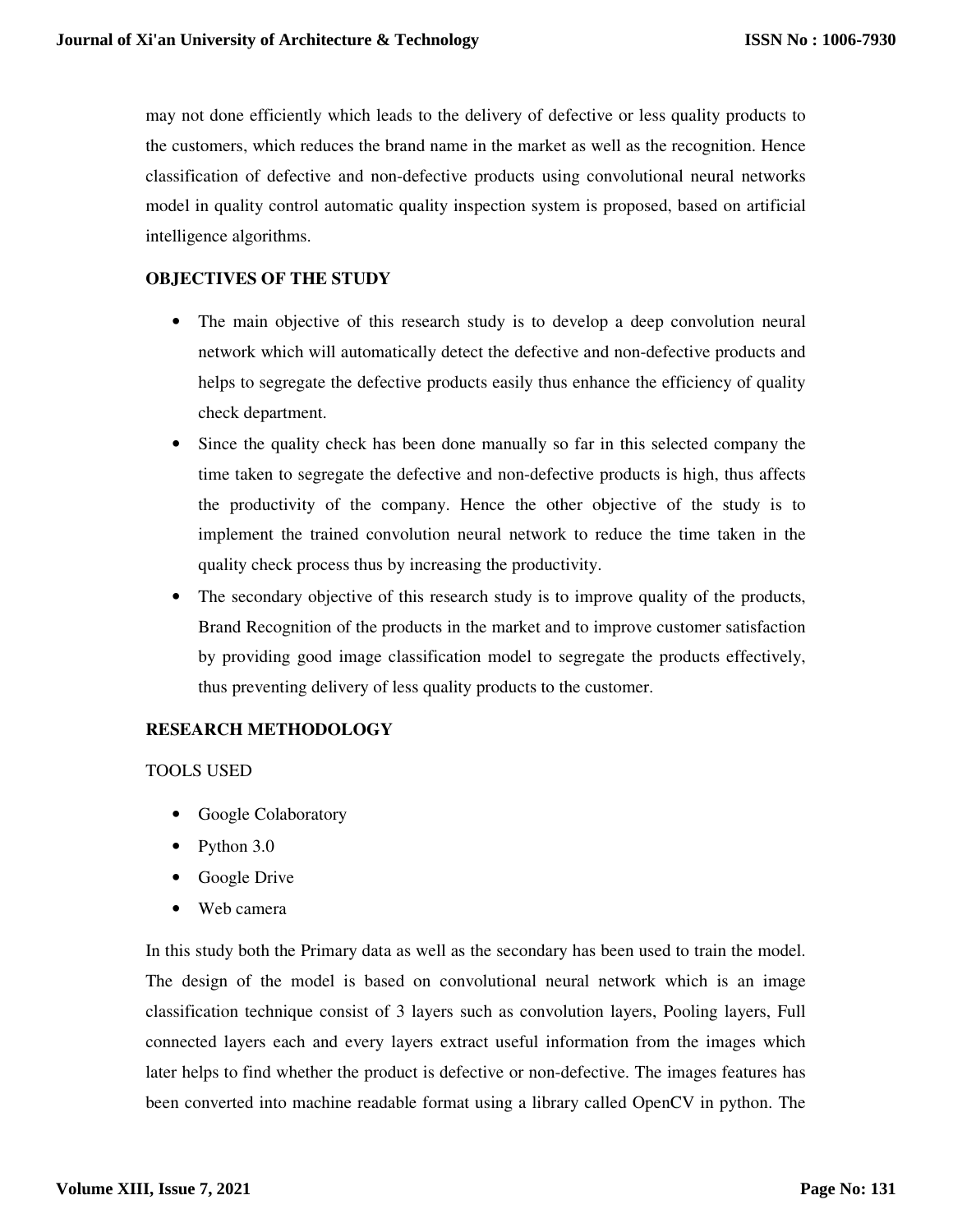input images has been given through web cam of the system and thus the captured image sent input images has been given through web cam of the system and thus the captured image sent<br>in to google colaboratory notebook where the program code is running.Google colaboratory is an online platform offered by google which provides free access to various machine languages and library for the data interpretation, analysis and prediction purposes. The machine language used here is python 3.0 which is very much efficient machine language for data interpretation and analysis. Python 3.0 is an open source machine language which consist of various libraries used for the Data interpretation purpose. input images has been given through web can of the system and thus the captured image sent<br>in to google colaboratory notebook where the program code is running.Google colaboratory<br>Integrals an online platform offred by goo **Journal of Xi'an University of Architecture & Technology**<br>input images has been given through web cam of the system and th<br>in to google colaboratory notebook where the program code is ru<br>is an online platform offered by g

#### **DATA ANALYSIS AND INTREPRETATION INTREPRETATION**



HOWTHEMODELPREDICTINGTHE IMAGES

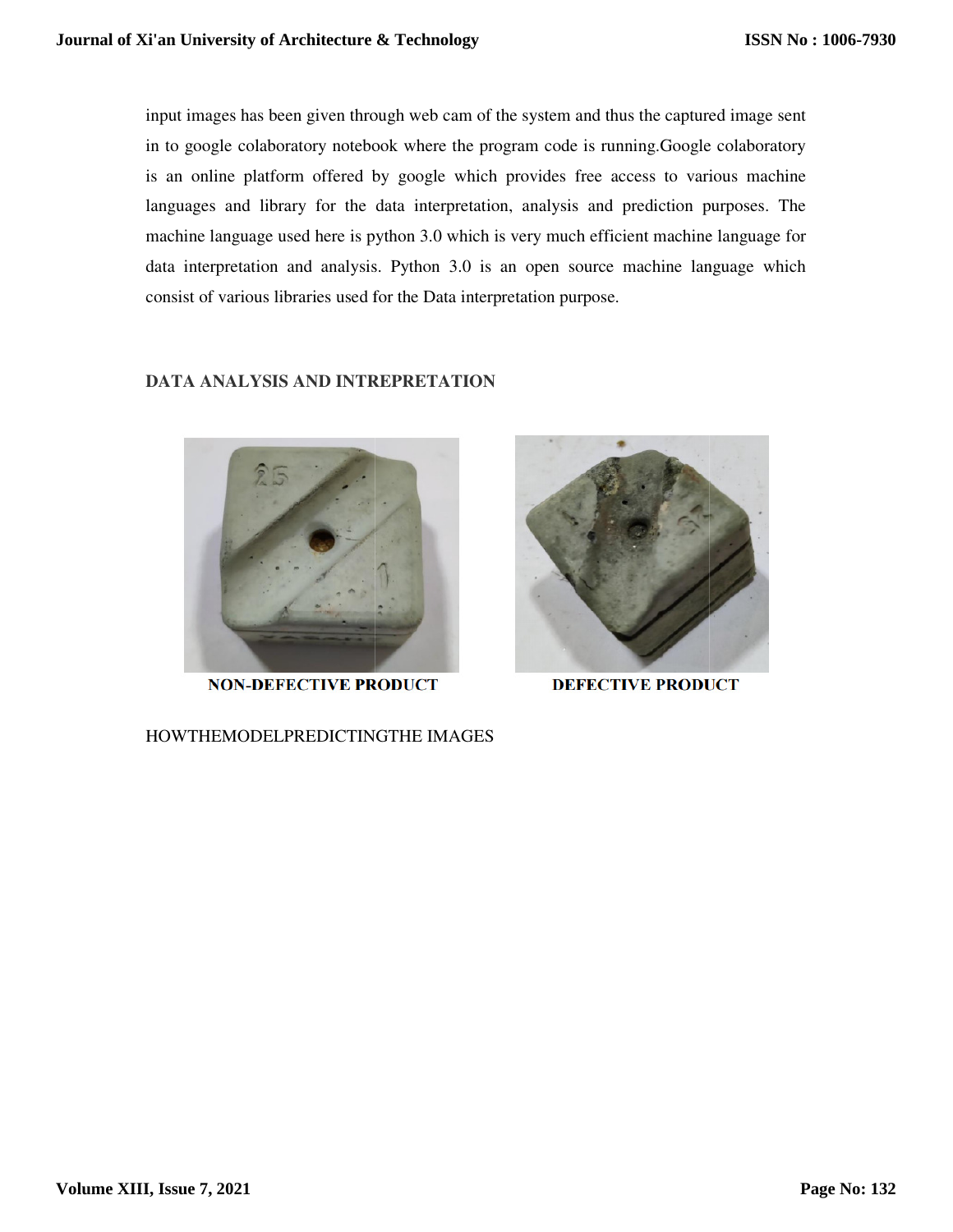

Convolution neural network looks for various patterns in the given image. The image is divided intosmallermatrixandthis CNN modellooksforvarious patterns and useful informationineach of the smaller matrix of the given images.

Thelayerscan identifies the lines, corners and edges. These patterns are passed down into the deeper neuralnetwork layers to recognize more complex features. This property of CNNs is very good atidentifyingobjects and patternsinimages.

Three layers such as Conv, ReLU and Max Pooling (2X2) are applied to the images given especially in the crack of the imageabove. It can be seen below that the CNN architecture is concentrating on the crack areaandthespreaditthroughoutthesurface.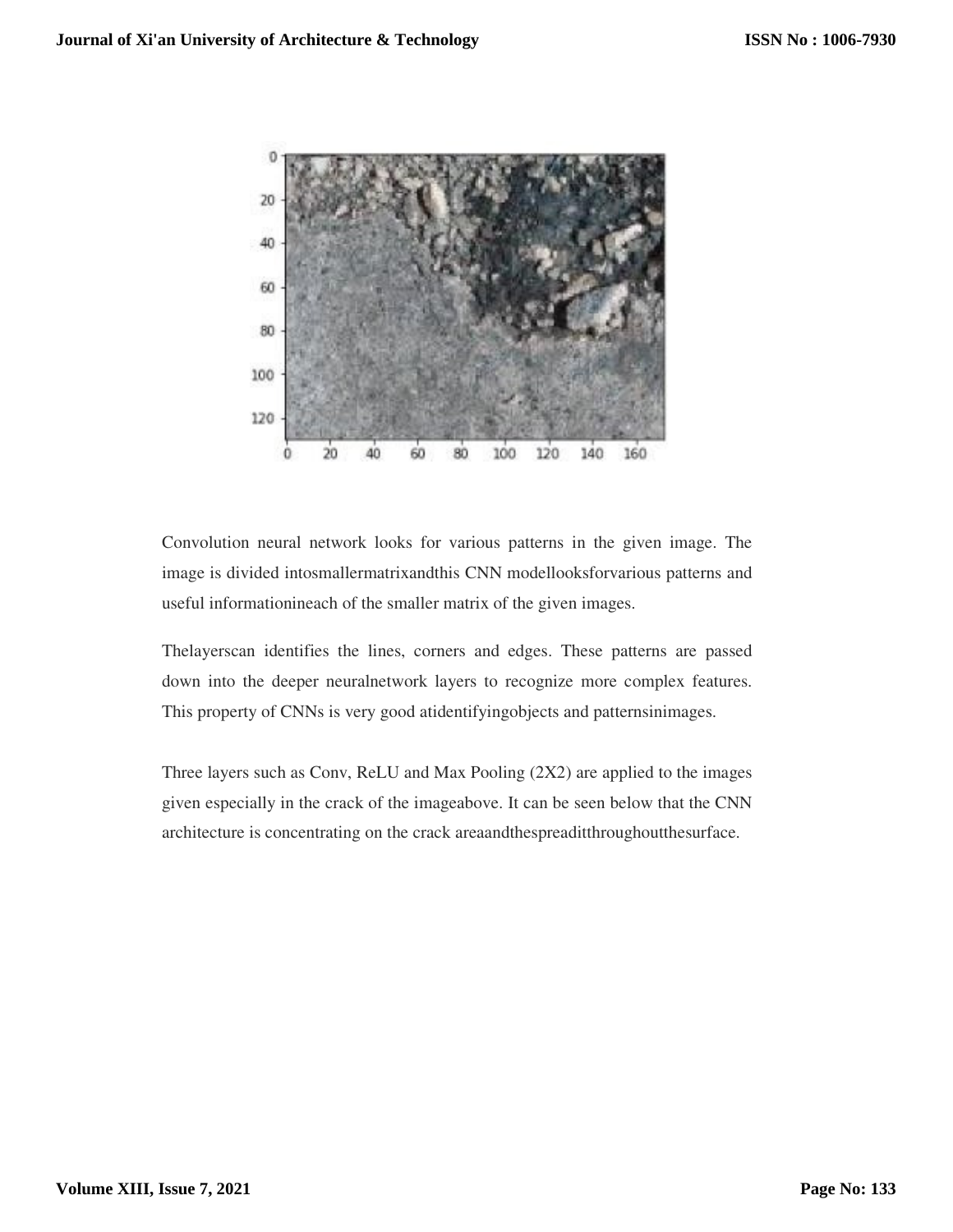

#### CREATING DATASET

- The first step in building an image classification neural network model is to create a dataset of images for the purpose of training the model.
- For creating the dataset, the pictures of the products should be taken. The researcher has taken pictures of 748 good quality products and labelled them as a non-defective products and also taken pictures of 878 damaged products and labelled them as a defective products in order to train the model.
- For better accuracy the number of pictures taken in each category may be increased. Now totally there are 1626 images of defective and non-defective products have been collected and ready for the purpose of training the model.
- These taken photographs have been saved in the google drive in order to import these pictures into the google colaboratory notebook.

#### MODEL BUILDING:

- The researcher using Google Colaboratory platform for the model building purpose and the computer language used here is Python 3.0.
- Google Colaboratory is a free online cloud-based Jupyter notebook environment that allows us to train our machine learning and deep learning models on CPUs, GPUs, and TPUs.
- Python 3.0 is a high-level, interpreted, interactive and object-oriented scripting language. Python is designed to be highly readable. It uses English keywords frequently where as other languages use punctuation, and it has fewer syntactical constructions than other languages.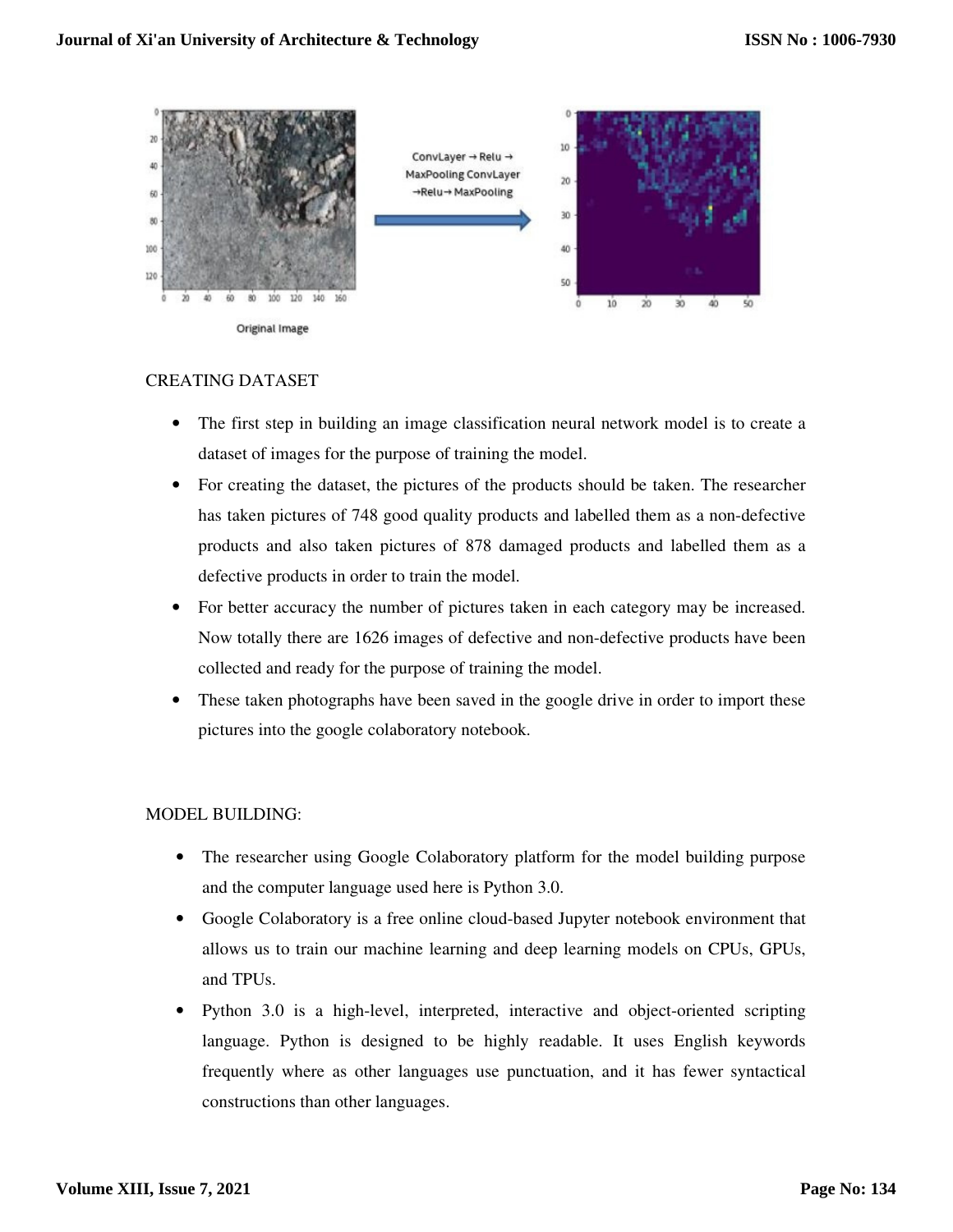- The first step is to upload all the images we have taken into the google drive
- The next step is to connect the google drive with the google colab up the notebook in order to load the dataset that we have created earlier.
- We are converting this non-readable data into a readable format with the help of libraries like os.listdir and cv2.imread.
- This os.listdir library reads all the images which is stored in the location (loc). This cv2 library converts all the images from non-readable image format into machine readable pixel format.
- OpenCV is a cross-platform library using which we can develop real-time computer vision applications. It mainly focuses on image processing, video capture and analysis including features like face detection and object detection. This library converts non-readable images into machine readable pixel format.
- The dataset has been divided into two categories and labelled as 1 and 0, 1 for defective products and 0 for non-defective products.
- After labelling like that, the next step is to import keras library which we are going to use that for predicting defective and non-defective products.
- This model will predict based upon the probability between those two categories whichever is having high value will be shown as a prediction.
- For the purpose of using probability (i.e one hot coding) we are importing another function called to categorical which is also an inbuilt function in keras library.
- As mentioned above the convolutional neural networks has three layers i.e convolutional layer , pooling layer and fully connected layer and after that one more layer we have to use in order to make the predictions with the help of the activation functions i.esoftmax function.

# • **SOFTMAX ACTIVATION FUNCTION** :

- $\triangleright$  The softmax function, also known as softargmax or normalized exponential function, is a generalization of the logistic function to multiple dimensions. It is used in multinomial logistic regression and is often used as the last activation function of a neural network to normalize the output of a network to a probability distribution over predicted output classes.
- $\triangleright$  softmax is an activation function . Softmax is exponential and enlarges differences - push one result closer to 1 while another closer to 0. It turns scores aka logits into probabilities. Cross entropy(cost function) is often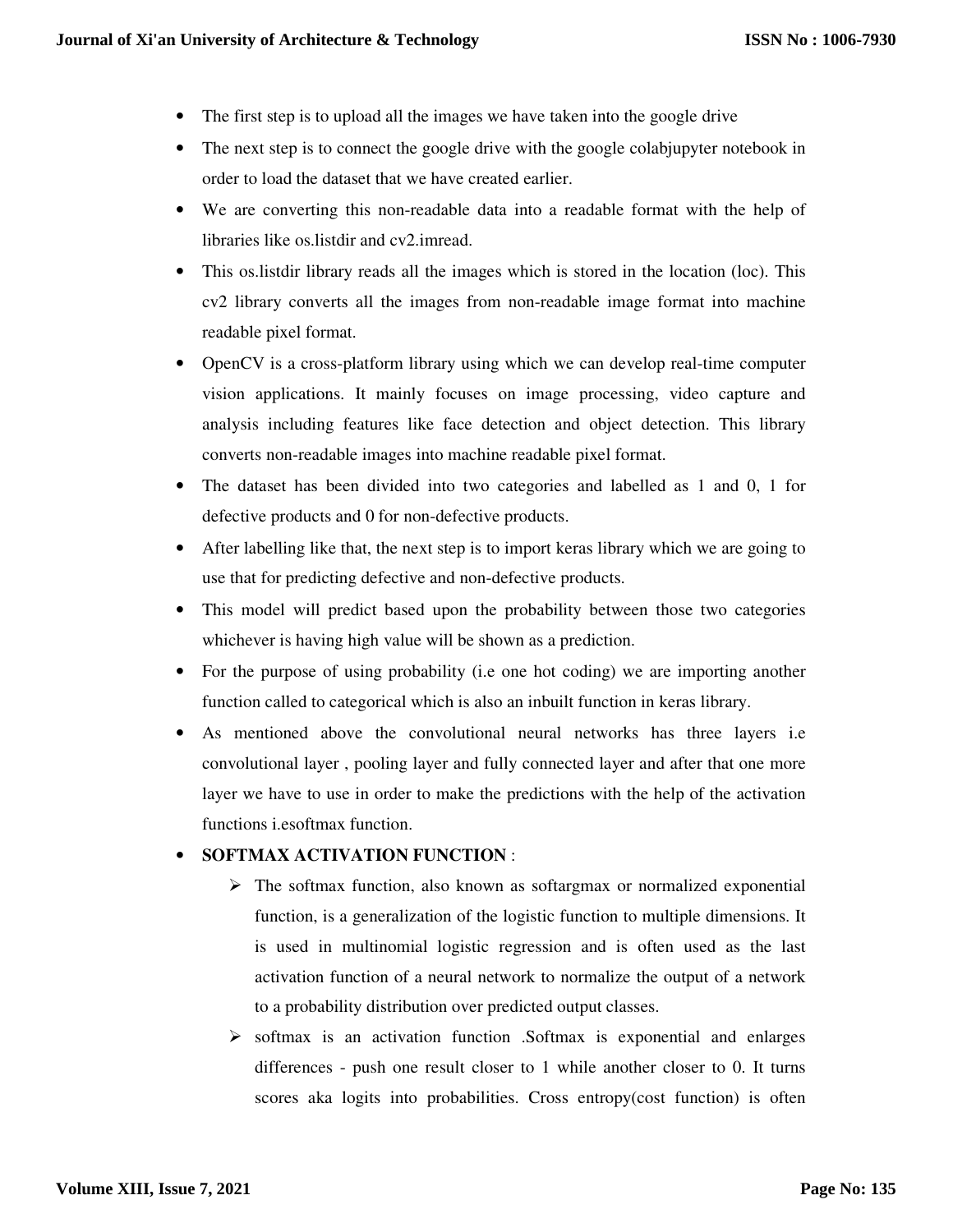computed for output of softmax and true labels (encoded in one hot encoding).

- In order to import all the required layers and activation functions of the convolutional neural networks we have to import below mentioned functions from the keras library
	- ❖ Sequential
	- Conv2D
	- Maxpooling2D
	- Dropout
	- ❖ Flatten
	- **☆** Dense
	- ❖ Activation
	- Batch Normalization
- Here in this model the researcher has used three convolution layer, three pooling layer, three Batch Normalisation layer with Rectified linear unit as an activation function and one flatten layer with softmax as an activation function which is used to predict whether the product is defective or non-defective.
- With the help of all these layers and functions this model will find a pattern among the images and learn as many parameters it can and use those parameters in the process of image classification.
- Once the initialization of layers has been completed we are going to split the dataset into two categories train data set and test data set. Train set is the one which is used to train the model whereas the test data set is used to test the predictions of the model.
- About 75 percentage of the dataset is used as a training set and 25 percentage of the dataset is used as a test set in this model.
- This splitting of dataset can be done easily by importing a function called train test split from sklearn library.
- Once the splitting of dataset done the next step is to train the model using the training dataset. This model achieved **98.20** percent of training accuracy.
- Once the training has been done, the next step is to test the model using the function evaluate with the test data set. Here the researcher has achieved **92** percent of test accuracy.
- In order to increase the accuracy we need to use more images and we need to train model with good accuracy by altering different parameters.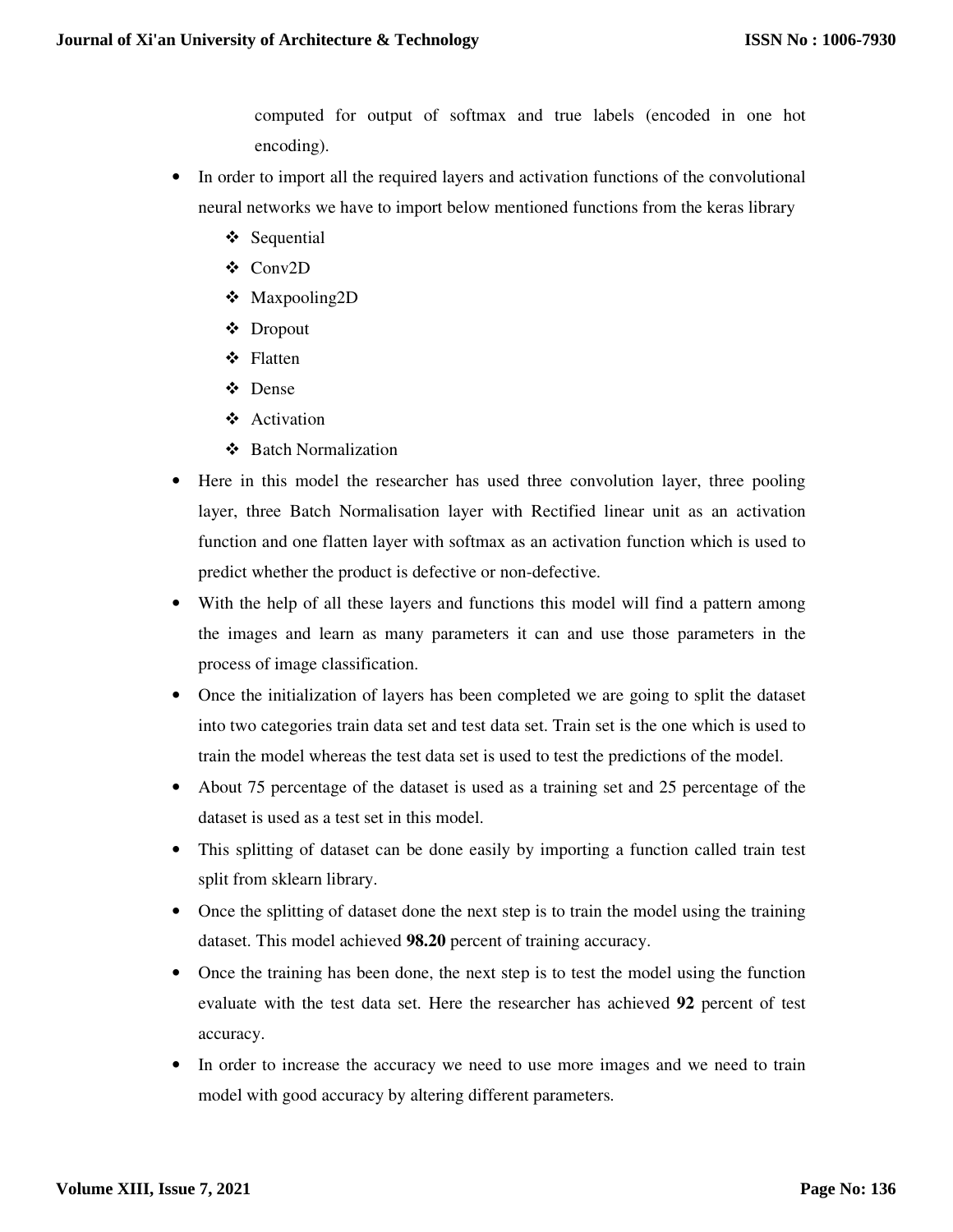## **PREDICTIONSONUNKNOWNIMAGES:**

- So far we have seen the trainings and predictions on already known dataset whichmeans the data has been already revealed to the model but now we are going to takepictures from the internet directly orusing the webcam and use those images to makethepredictions andalso to checkwhetherthe model is predictingcorrect ornot.
- Webcamisatoolwhichisusedtocapturerealtimeimagesoftheproductsandsavein the google colab gallery later use those saved images as a input for the purpose ofpredictions.

### **PREDICTION USING WEB CAMERA**



- In the above picture the researcher has taken the specimen and brought it near to the webcam andtookapictureusingthecapturebutton.Thiscapturedimagesavedinthegallery ofthegooglecolabjupyter notebook as photo1.jpg.
- We are converting this non-readable data into a readable format with the help oflibrarieslikeos.listdir and cv2.imread.
- This os.listdir library reads all the images which is stored in the location (loc). Thiscv2 library converts all the images from non-readable image format into machinereadablepixel format.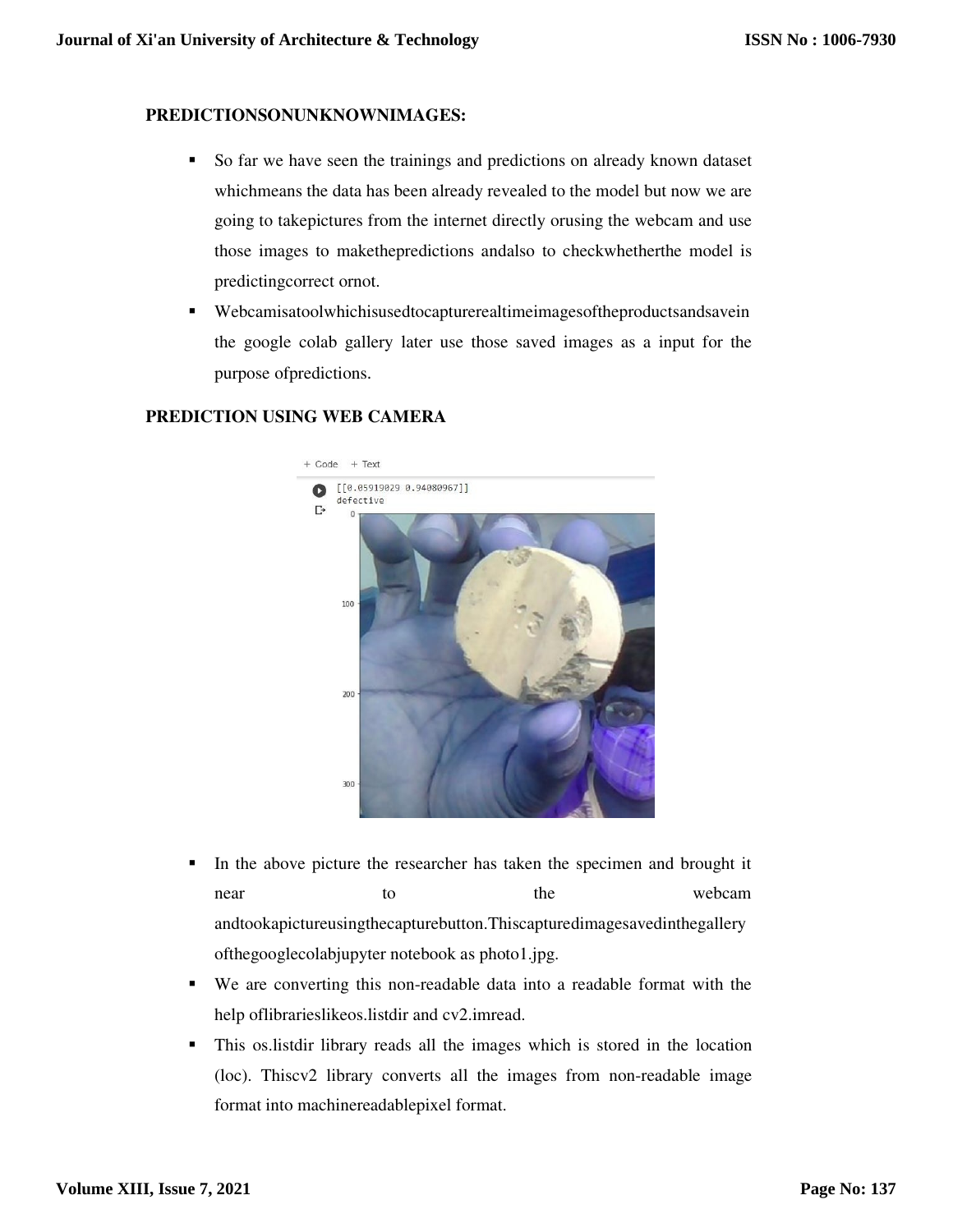- After the conversion The researcher used this model to predict the image whether it is a defectiveproductor non-defectiveproduct.
- This model is exactly predicting this damaged product as a defective product

withaprobabilityof94.08percentageasdefectiveand5percentageasnondefective.

# **PREDICTION USING IMAGES FROM THE INTERNET**

```
k7 = cv2.imread('/test3.jpg')
kt7 = cv2.resize(k7, (70, 70))print(model1.predict(kt7.reshape(1,70,70,3)))
print(p[np.argmax(model1.predict(kt7.reshape(1,70,70,3)))])
plt.inshow(k7)plt.show()
```

```
[6.97978824 0.02021176]non defective
```


- In the above picture the researcher has taken the specimen from the internet and saved it in thegalleryofthe googlecolabjupyter notebook as test3.jpg.
- We are converting this non-readable data into a readable format with the help oflibrarieslikeos.listdir and cv2.imread.
- This os.listdir library reads all the images which is stored inthe location (locThis cv2library converts all the images from non-readable image format into machine readablepixelformat.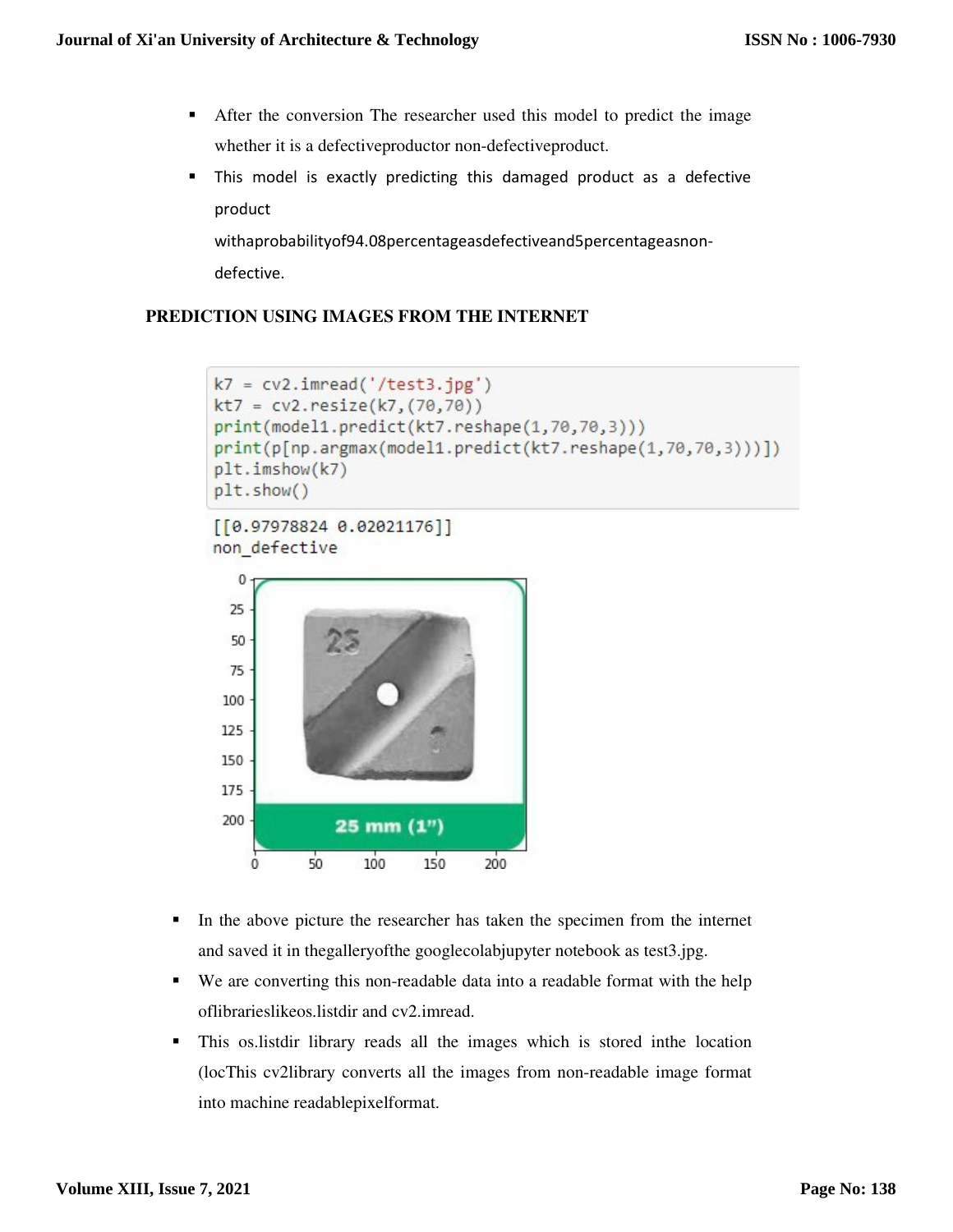- After the conversion the researcher has used this model to predict the image whether it is a defectiveproductor non-defectiveproduct.
- This model is exactly predicting this good quality product as a non-defectiveproduct with a probability of 97.97percentage as non-defective and 2 percentageasdefective.

## **CONCLUSION**

AsRamtechconstructioncoversandblocksprivatelimitedisproducingvariouspr oducts like Concrete Cover Blocks, Roof Tiles, Waterproof Coatings, and Vermiculite. Theproduction capacity of this organization is high and it is producing35,000 units per day.Averagedefectiveproductsproducedperdayis1200- 1500productsandtheresourcesutilized to segregate these defective products from the non-defective products is huge and itinvolvesutilizationofmanpower,timeconsumptionwillbehigh,humanerrorswill bethere.

Hence this automated defect detection model will find defective products from thewhole productions without human intervention and thus by eliminate the wastage of humanpower, unnecessary time consumption and also reduces the human error. The proposed defectdetection system was designed for multi-class detection, so the system could naturally beextendeddetect a rangeofdifferent defect types inmultiple materials.

The defect detection system described in this work could also be trained to detectdefects in additive manufacturing applications. This defect detection system having 92

percentofaccuracywhichmeansoutof100productsthissystempredict92productsaccura tely.Soto increase the accuracy of this model we need to have more data and the careful tuning ofparameters is required. This model makes the work of quality control department easier andalsoensuresthedeliveryofnondefectivequalityproductstotheircustomers,thusbyimprovingthe customer satisfaction.